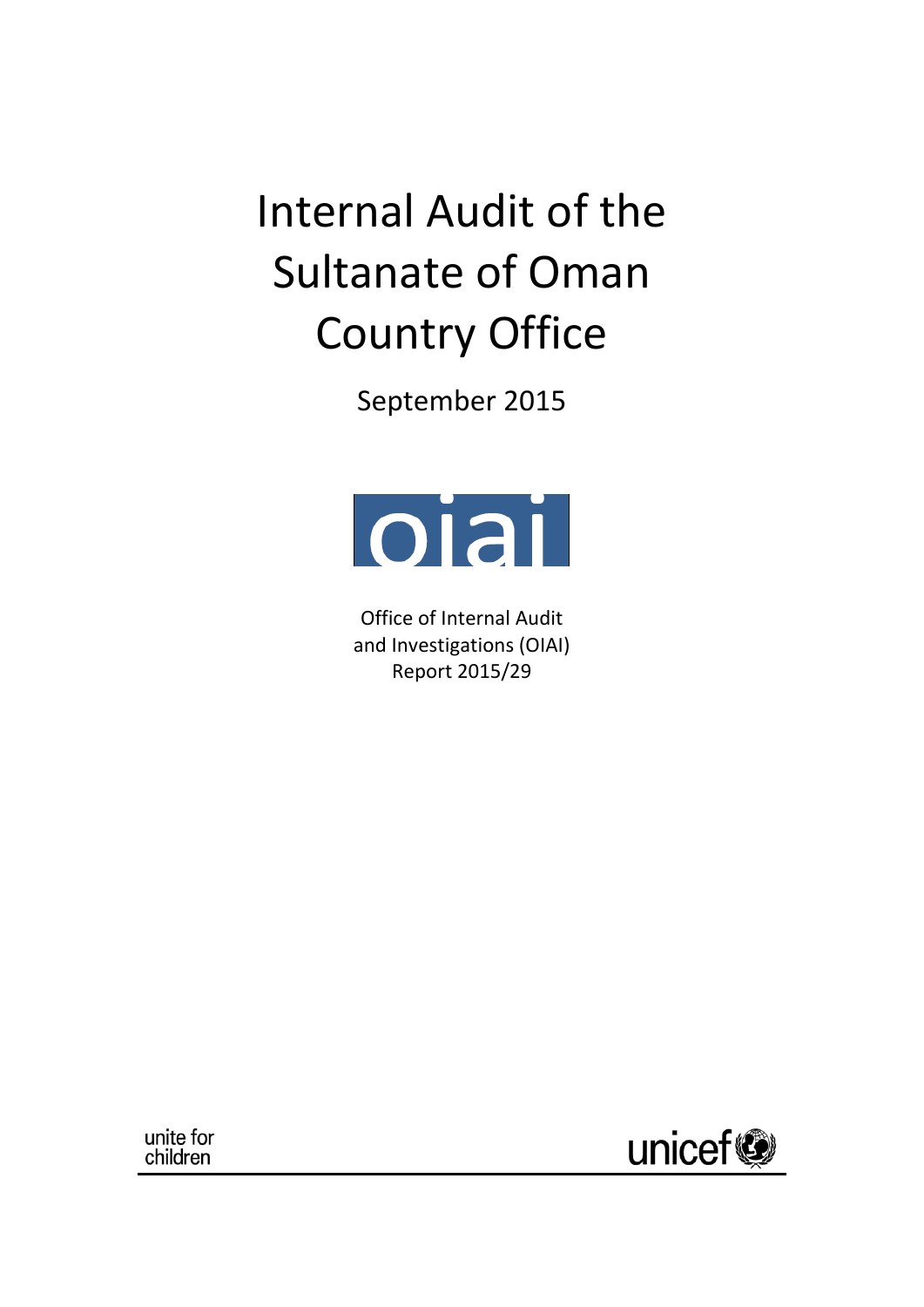## **Summary**

 $\_$  , and the set of the set of the set of the set of the set of the set of the set of the set of the set of the set of the set of the set of the set of the set of the set of the set of the set of the set of the set of th

The Office of Internal Audit and Investigations (OIAI) has conducted an audit of the Oman country office. The audit sought to assess the office's governance, programme management and operations support. The audit was conducted from 20 July to 7 August 2015 and covered the period from January 2014 to 20 July 2015.

The Oman office was not involved in service delivery; it concentrated on advocacy regarding the rights of children at policy and strategy level. The 2012-2015 country programme consists of three main programme components: *Early childhood development and health*; *Child protection*; and *Data and knowledge management.* There was also a cross-sectoral component. The total approved budget for the country programme was US\$ 4.4 million. The office did not have regular resources (RR); its total programme budget was other resources (OR). RR are core resources that are not earmarked for a specific purpose, and can be used by UNICEF wherever they are needed. OR are contributions that have been made for a specific purpose, and may not always be used for other purposes without the donor's agreement. An office is expected to raise the bulk of the resources it needs for the country programme itself (as Other Resources), up to the approved ceiling. In the case of Oman, the UNICEF programme was wholly funded by the Government.

The country office is in the capital, Muscat. At the time of the audit (July 2015), it had a total workforce of six posts (one international professional, two national officers, and three general service) in addition to the five Government-seconded project officers. Total expenditures were US\$ 3.5 million during the period of January 2014 to July 2015.

#### Action agreed following the audit

In discussion with the audit team, the country office has agreed to take a number of measures. Two are being implemented as high priority – that is, to address issues that require immediate management attention. They are as follows.

- Define the role of UNICEF in the process of identifying and selecting potential secondees; clarify the expectations of the Government of Oman for developing capacity of secondees; and, with support from the Division of Human Resources, clearly define the mechanisms for assessing and reporting on the performance of secondees and agree them with the Government of Oman.
- Establish a competitive procurement process for requisitioning institutional services; review the efficiency of the procurement process; ensure the contract review committee reviews contractual risks associated with each contract, and recommends adequate and specific mitigation measures; ensure that consultants bear any costs associated with obtaining visas, and confirm that they have made arrangements for their health and life insurance; and ensure proper maintenance of procurement information.

#### Conclusion

Based on the audit work performed, OIAI concluded that, subject to implementation of the agreed actions described, the controls and processes over the country office were generally established and functioning during the period under audit.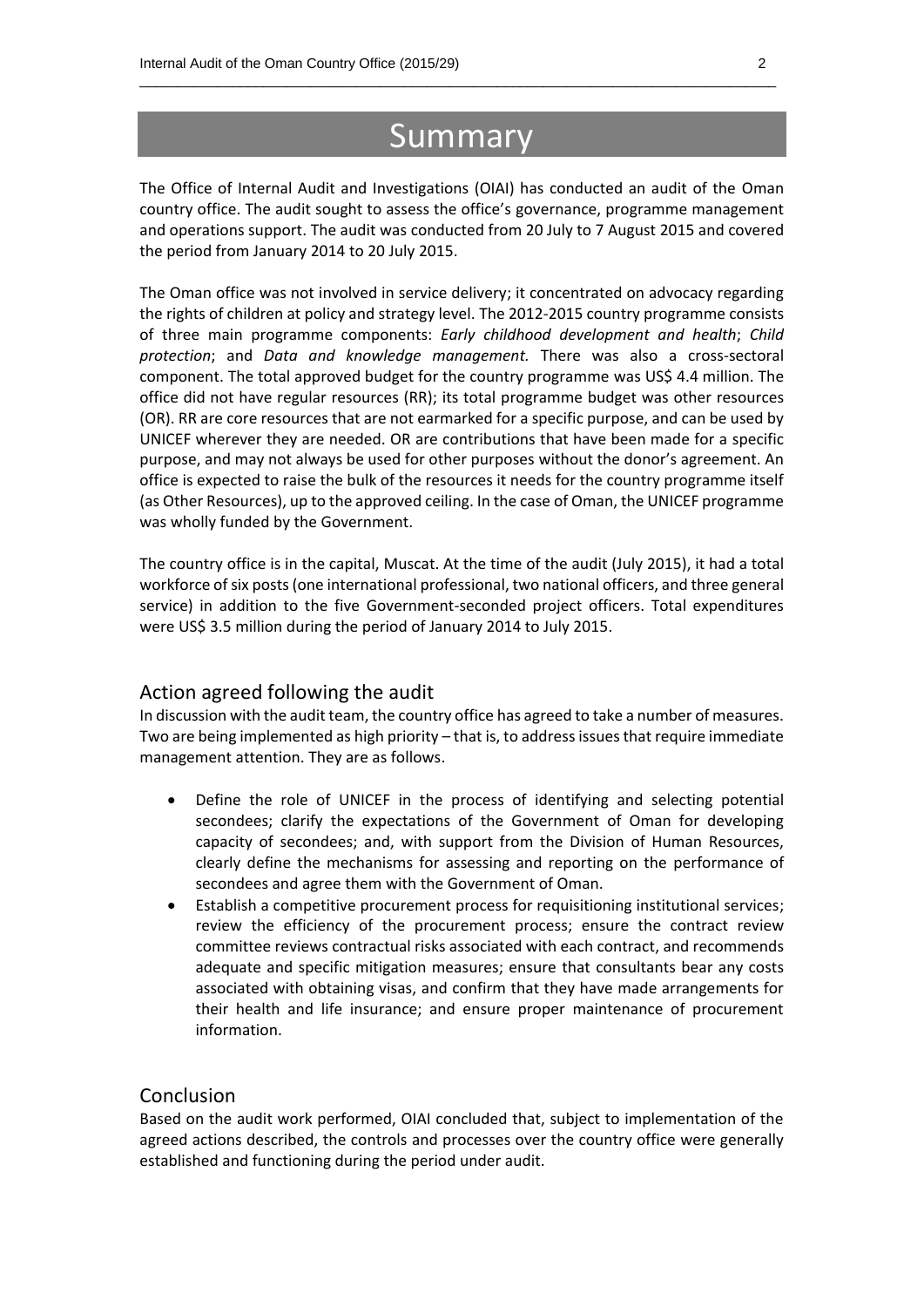The Oman country office, the Middle East and North Africa Regional Office (MENARO), Division of Human Resource (DHR) and OIAI intend to work together to monitor implementation of the measures that have been agreed.

 $\_$  , and the set of the set of the set of the set of the set of the set of the set of the set of the set of the set of the set of the set of the set of the set of the set of the set of the set of the set of the set of th

| Office of Internal Audit and Investigations (OIAI) | September 2015 |
|----------------------------------------------------|----------------|
|----------------------------------------------------|----------------|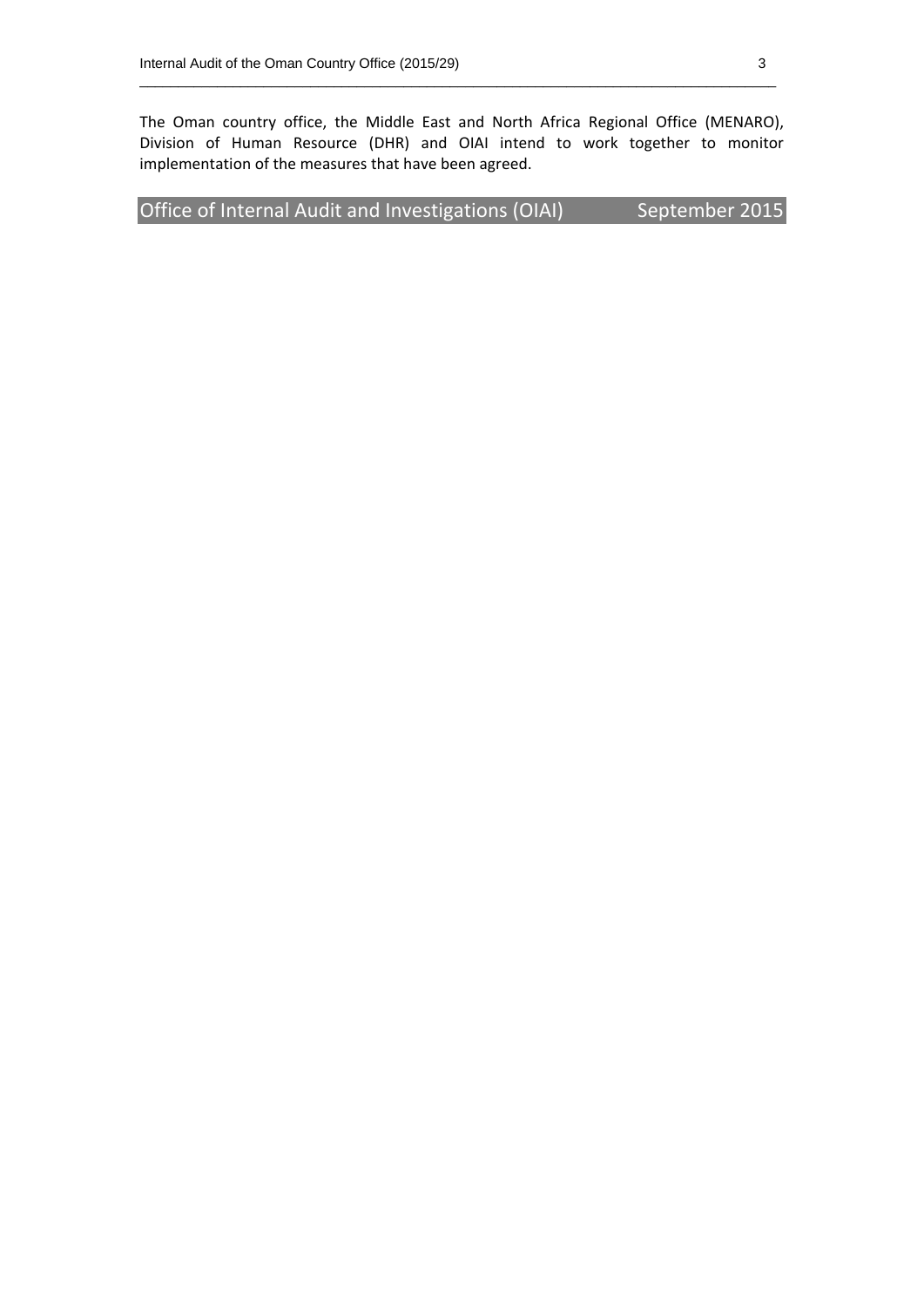## Contents

 $\_$  , and the set of the set of the set of the set of the set of the set of the set of the set of the set of the set of the set of the set of the set of the set of the set of the set of the set of the set of the set of th

| <b>Summary</b>                                                     | $\overline{2}$ |
|--------------------------------------------------------------------|----------------|
| <b>Objectives</b>                                                  | 5              |
| <b>Observations</b>                                                | 5              |
| Governance                                                         | 5              |
| Assignment of authorities                                          | 6              |
| Risk management                                                    | $\overline{7}$ |
| Human resources management                                         | $\overline{7}$ |
| Governance: Conclusion                                             | 9              |
| <b>Programme management</b>                                        | 10             |
| Planning                                                           | 10             |
| Resource mobilization                                              | 12             |
| Donor reporting                                                    | 12             |
| Programme management: Conclusion                                   | 13             |
| <b>Operations support</b>                                          | 14             |
| Vendor master records                                              | 14             |
| Processing of financial transactions                               | 15             |
| Procurement of services                                            | 16             |
| <b>Operations support: Conclusion</b>                              | 18             |
| Annex A: Methodology, and definition of priorities and conclusions | 19             |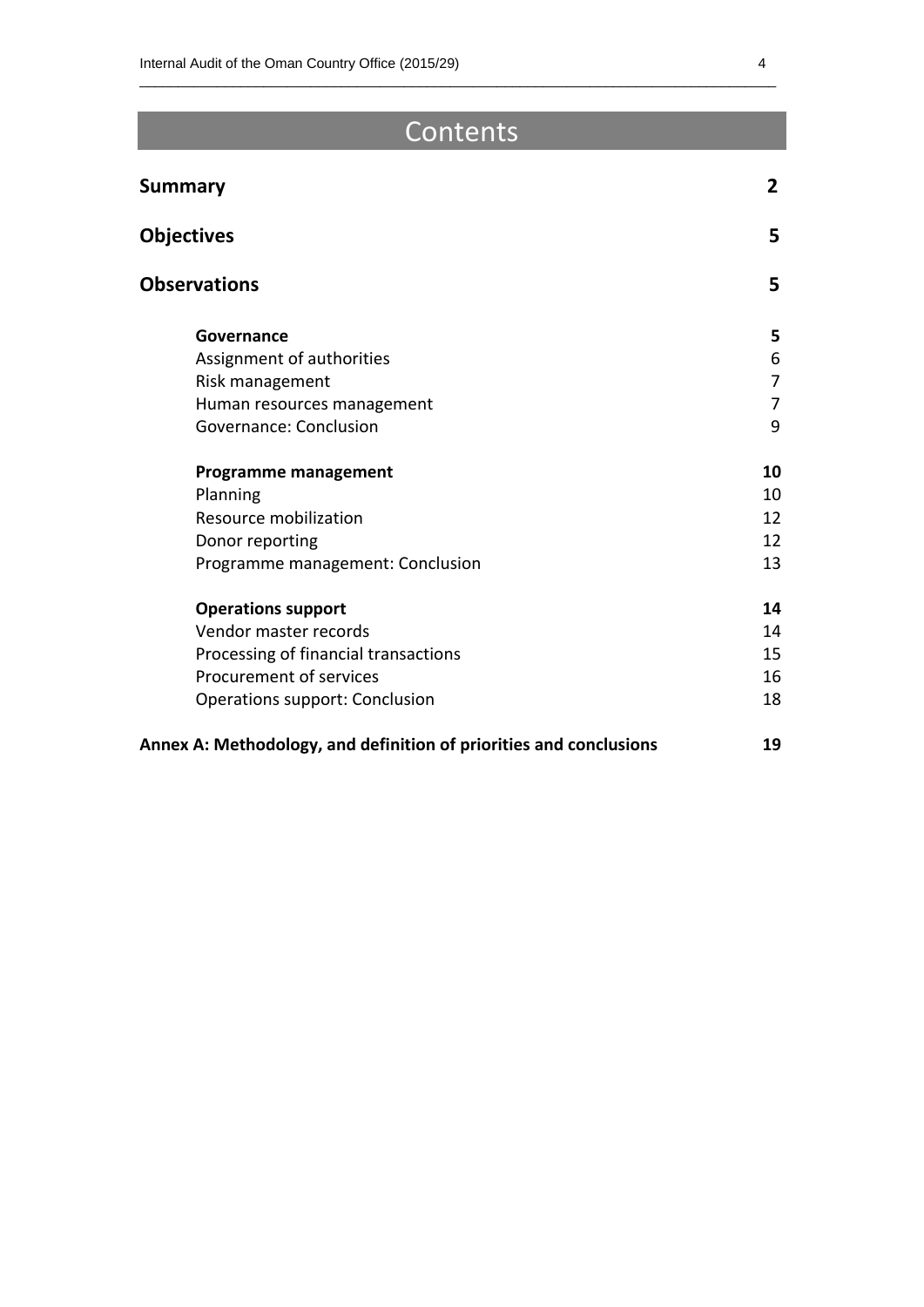# Objectives

 $\_$  , and the set of the set of the set of the set of the set of the set of the set of the set of the set of the set of the set of the set of the set of the set of the set of the set of the set of the set of the set of th

The objective of the country-office audit is to provide assurance as to whether there are adequate and effective controls, risk-management and governance processes over a number of key areas in the office.

The audit observations are reported upon under three headings: governance, programme management and operations support. The introductory paragraphs that begin each of these sections explain what was covered in that particular area, and between them define the scope of the audit.

## Audit observations

### 1 Governance

In this area, the audit reviews the supervisory and regulatory processes that support the country programme. The scope of the audit in this area includes the following:

- **Supervisory** structures, including advisory teams and statutory committees.
- **Identification** of the country office's priorities and expected results and clear communication thereof to staff and the host country.
- **Staffing structure** and its alignment to the needs of the programme.
- **Human resources management.** This includes recruitment, training and staff entitlements and performance evaluation.
- **Performance measurement**, including establishment of standards and indicators to which management and staff are held accountable.
- **Delegation** of authorities and responsibilities to staff, including the provision of necessary guidance, holding staff accountable, and assessing their performance.
- **Risk management**: the office's approach to external and internal risks to achievement of its objectives.
- **Ethics**, including encouragement of ethical behaviour, staff awareness of UNICEF's ethical policies and zero tolerance of fraud, and procedures for reporting and investigating violations of those policies.

All the above areas were covered in this audit.

1

The audit found that controls were functioning well over a number of areas. The annual management plan (AMP)<sup>1</sup> presented the management priorities with their respective expected results/targets and performance indicators, and assigned staff responsibility accordingly. The office had established terms of reference for the Country Management Team (CMT), with appropriate membership; it discussed progress on office priorities, assigned action to staff members and followed it up.

<sup>&</sup>lt;sup>1</sup> An office's Annual Management Plan ensures that office's human, financial and other resources remain focused on the country programme and its hoped-for outcomes for children and women. To this end, it defines management mechanisms and the related staff accountabilities, so that everyone understands their roles and responsibilities.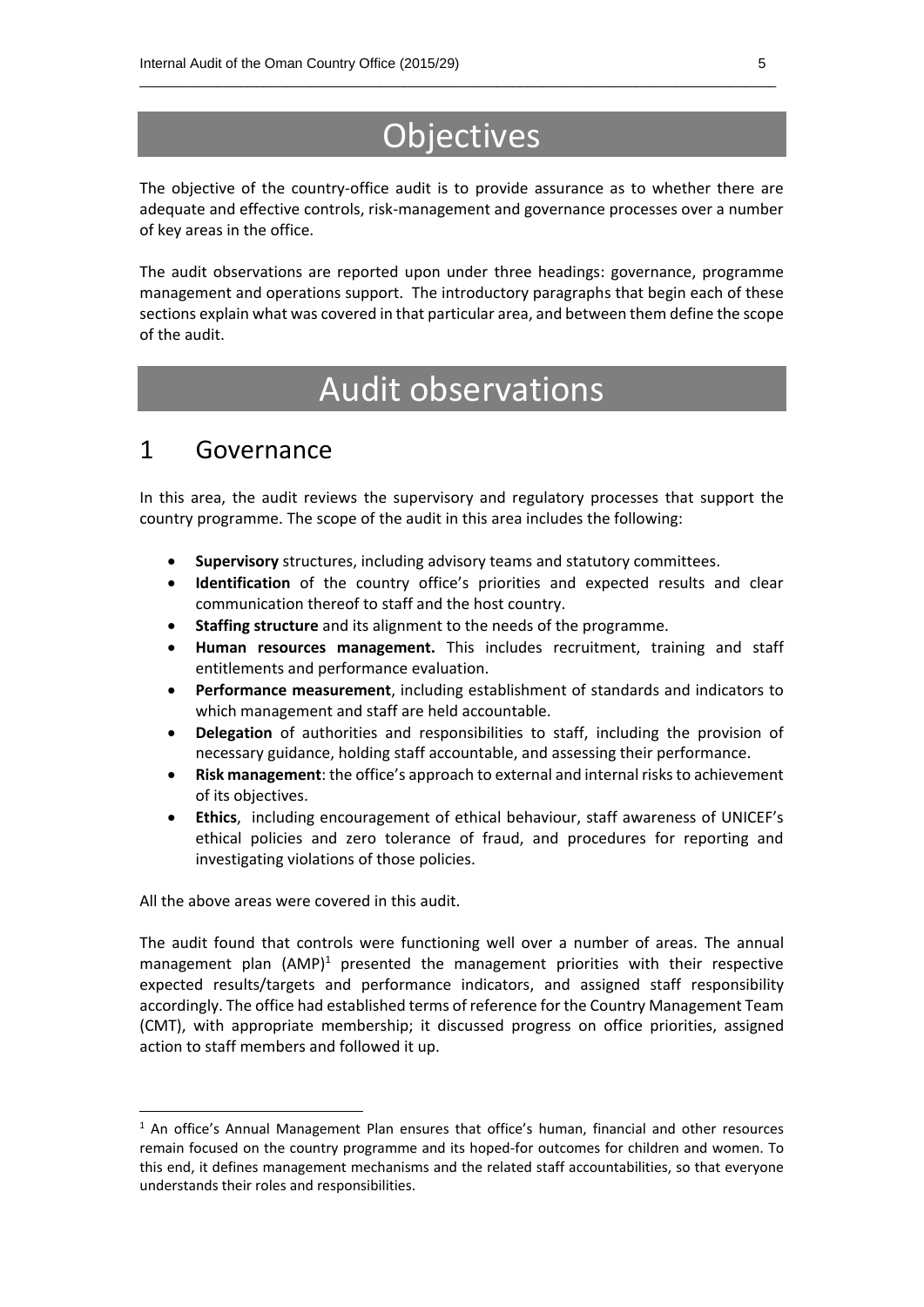The office planned and evaluated performance of the staff during the period under audit. It also prepared a training plan in 2014 and 2015 and monitored its implementation.

 $\_$  , and the set of the set of the set of the set of the set of the set of the set of the set of the set of the set of the set of the set of the set of the set of the set of the set of the set of the set of the set of th

However, the audit also noted the following.

#### Assignment of authorities

Each office is required to maintain a Table of Authority (ToA), setting out the authorities delegated to each staff member. The Representative should review the ToA periodically (preferably quarterly) to confirm its continued accuracy and appropriateness. The ToA should be reflected in the roles assigned within UNICEF's management system, VISION (from Virtual Integrated System of Information). Resource mobilization, budgeting, programming, spending and reporting are all recorded in VISION, along with much else.

Representatives approve the provisioning of VISION user IDs and their corresponding roles, using the guidelines in UNICEF Financial and Administrative Policy No. 1: *Internal Controls and its supplements*. An understanding of these roles, and the responsibilities assigned to staff, is essential in approving role assignments. A key requirement is to ensure, as far as possible, adequate segregation of duties, so that no single staff member can carry out a whole process (for example ordering, receiving and payment) without checks and balances.

The office had assigned roles to staff members, mapped these roles in VISION in 2014 and updated them in 2015 as and when needed. In addition, the representative had properly delegated authorities to staff as authorizing, purchase-orders releasing, receiving, certifying, approving and paying officers. The office had formally notified staff members on the delegated authorities and staff members had acknowledged awareness of the accountabilities associated with delegated roles.

However, the audit noted that the following.

*Assignment of roles:* The office did not adequately segregate some roles. For example, the asset accounting L2 role was assigned to a staff member who had also been assigned the physical inventory role. Hence assets acquisitions could remain unrecorded, and subsequently be adjusted by the same individual.

It was also noted that roles assigned to staff members did not always align with their functional responsibilities. For example, non-programme staff could perform programme functions in VISION. The audit noted that having only six staff members did make it harder to ensure adequate segregation of duties.

*Bank signatory panel:* Bank signatories are usually the designated paying officers in their office, and sign cheques and bank transfer letters to effect payments from UNICEF bank account. They should formally acknowledge their awareness and understanding of the responsibilities associated with the paying role. However, with one exception, they had not done so. In addition, the letter submitted to the bank, to add the new Representative to the signatory list, was signed by the Representative himself, instead of the Comptroller or the Deputy Director of Finance in accordance with UNICEF policy.

**Agreed action 1 (medium priority):** The office agrees to increase oversight over delegation of authorities and assignment of roles, and to take the following specific steps: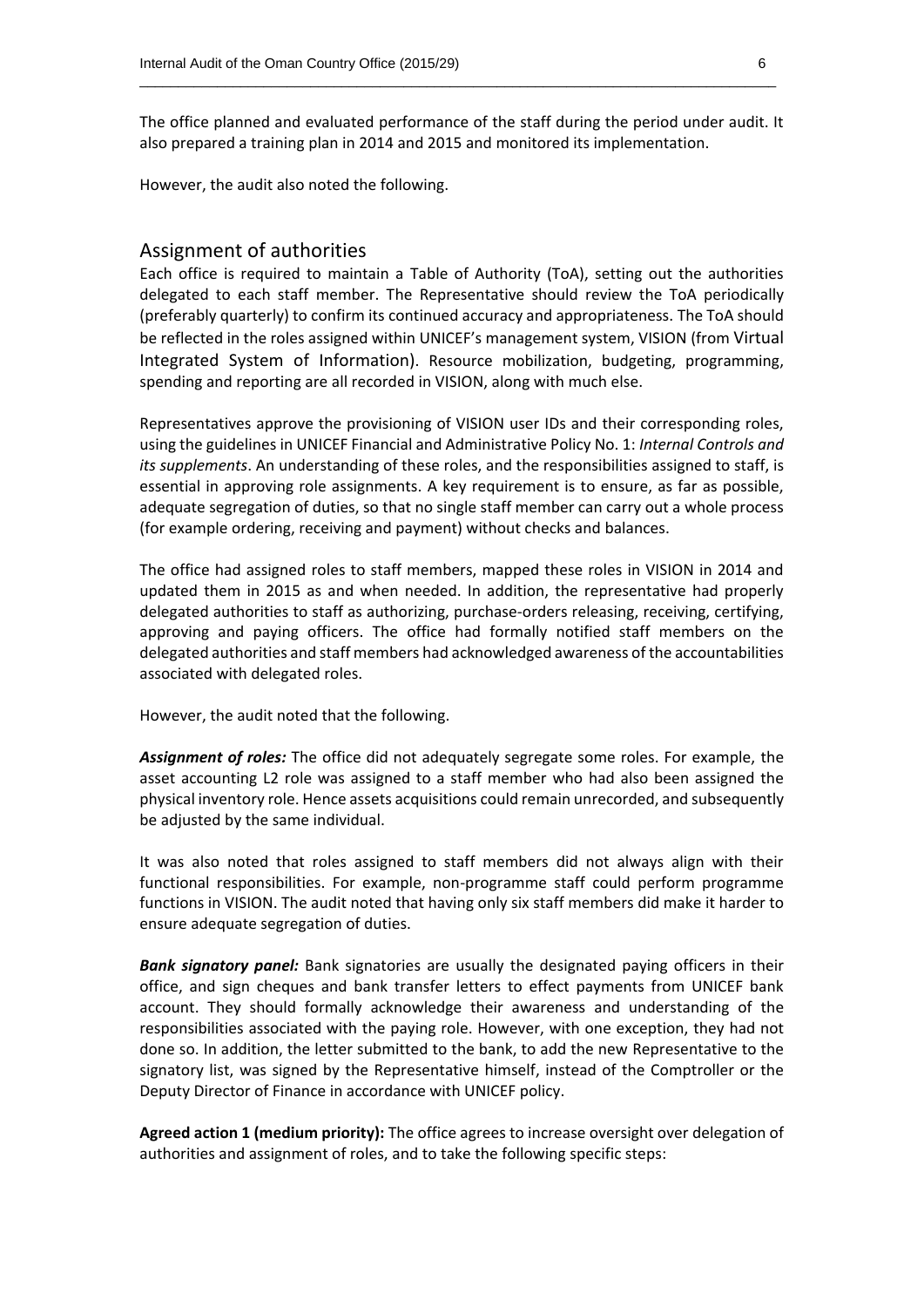i. Review the delegation of authorities and the mapping of functional roles in VISION to ensure adequate segregation of duties and alignment of roles with staff functions.

 $\_$  , and the set of the set of the set of the set of the set of the set of the set of the set of the set of the set of the set of the set of the set of the set of the set of the set of the set of the set of the set of th

ii. Formalize accountability to bank signatories through letters of delegation and acceptance for the paying officer role; and establish a process to ensure that future requests for adding a new Representative as a bank signatory are signed by the Comptroller or Deputy Director of Finance, in accordance with UNICEF policy.

Staff responsible for taking action: Representative and Operations Officer Date by which action will be taken: January 2016

#### Risk management

Under UNICEF's Enterprise Risk Management (ERM) policy, offices should perform a Risk and Control Self-Assessment (RCSA). The RCSA is a structured and systematic process for the assessment of risks to an office's objectives and planned results and it incorporates the action to manage those risks into workplans and work processes. The risks and their mitigation measures are recorded in a risk and control library.

The office had conducted systematic risk assessments in both 2014 and 2015, developing action plans to manage the risks identified. The office ensured the participation of all staff in the RCSA process. However, the RCSA omitted review of some of the 12 UNICEF risk areas, including some key risk areas such as fraud and misuse of resources; budget and cash management; results-based management and reporting; and information and communication (ICT) systems and information security.

The 2015 RCSA identified five risk areas – including funding and external stakeholder relations, which was rated as high risk. However, the office had not assigned mitigation actions to staff members and, for some mitigation actions, it had not established timelines for implementation. In addition, there were some key mitigation actions for which the office did not monitor implementation in 2014 and 2015.

**Agreed action 2 (medium priority):** The office agrees to:

- i. Conduct a brainstorming session with all staff to review all risk areas, taking into account the office's context; assess the causes and impacts of risks on the achievement of objectives; and update the risk library as appropriate
- ii. Assign mitigation actions to staff members by reflecting them in their performance plan; and establish timelines for, and monitor the implementation of mitigation actions.

Staff responsible for taking action: Operations Officer Date by which action will be taken: June 2016

#### Human resources management

The office followed UNICEF policy and guidelines in the recruitment of new UNICEF staff in 2014 and 2015. However, five of the office's 11 staff are seconded from the Government of Oman for the implementation of the 2012-2015 country programme, in accordance with a framework agreement for secondment of staff signed with UNICEF in 2012. These staff members were introduced by the Government and assigned as project officers for health, education, child protection, monitoring and evaluation, and social policy.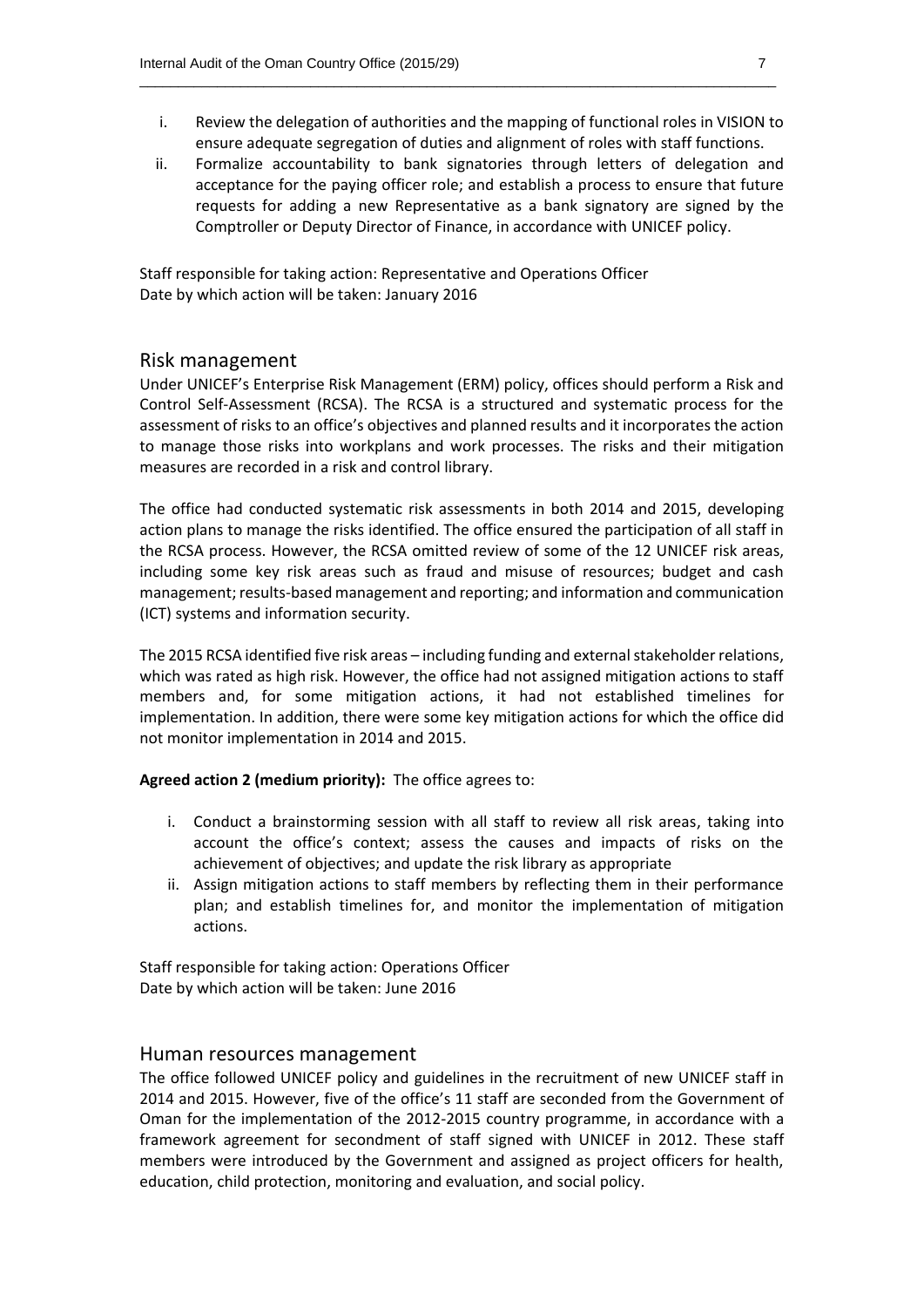The rationale for the secondment arrangement as stipulated in the framework agreement, apart from implementing programmes, was capacity development of the seconded Government staff, to enable them learn new skills and gain experience that will help the Government of Oman effectively replicate good practices and enhance their systems for delivering results for children. The audit noted the following regarding this arrangement.

 $\_$  , and the set of the set of the set of the set of the set of the set of the set of the set of the set of the set of the set of the set of the set of the set of the set of the set of the set of the set of the set of th

*Selection:* These seconded Government staff were nominated by the Government of Oman and UNICEF was not involved in their selection. For instance, the office could not review academic profiles and experience of the potential secondees to assure that they had the capacity to implement programmes and the potential for learning new tools and systems.

*Reporting:* According to the framework agreement, the secondees were expected to prepare monthly progress programme implementation reports comprised of financial utilization and results achieved, in addition to the quarterly narrative progress reports. However, the accountability frameworks and reporting mechanisms of these secondees to UNICEF and the Government respectively were not clearly set out in the framework agreement. This reduced UNICEF's ability to take action should programme implementation be hampered due to inadequate planning, monitoring or oversight.

*Performance management of secondees:* The framework agreement stated that performance of the secondees would be evaluated jointly by the Government of Oman and UNICEF. The framework agreement signed in 2012 stated that the immediate supervisor of these secondees in UNICEF would provide feedback on the quality of their performance to the Government of Oman. However, the role of UNICEF in the evaluation of the performance of these secondees was not clearly defined, and there was no assurance that the Government of Oman would give due consideration to UNICEF concerns on any performance issues stemming from the evaluation.

*Standards for secondment agreement:* The office had agreed on terms and conditions for the secondment arrangements with the Government of Oman. However, the Division of Human Resources has no policy and guidance on Governmental and non-Governmental secondment arrangements and has not provided instructions to help country offices ensure UNICEF independence and protect organizational interests. In addition, the framework agreement did not clearly embrace the expectations of the Government of Oman with regard to the capacity development of the secondees to evaluate the effectiveness of the arrangement.

The country office evaluated the effectiveness of the current secondment arrangements as part of its Mid-term Review (MTR), and proposed two options. One option was to provide direct funding to UNICEF in order to follow its regular recruitment system and the other option was to improve the secondment system by clarifying roles, responsibilities, obligations for each party and manage expectations. Though the Ministry of Social Development (MoSD) had appointed a focal point to coordinate this discussion, the agreement of the Government of Oman had yet to be obtained.

At the time of the audit, the Division of Human Resources told the audit that it had started drafting a policy on secondment of government personnel, and was planning to coordinate its work with other headquarters divisions and offices in UNICEF.

**Agreed action 3 (high priority):** The office agrees to establish oversight mechanisms and to take the following steps: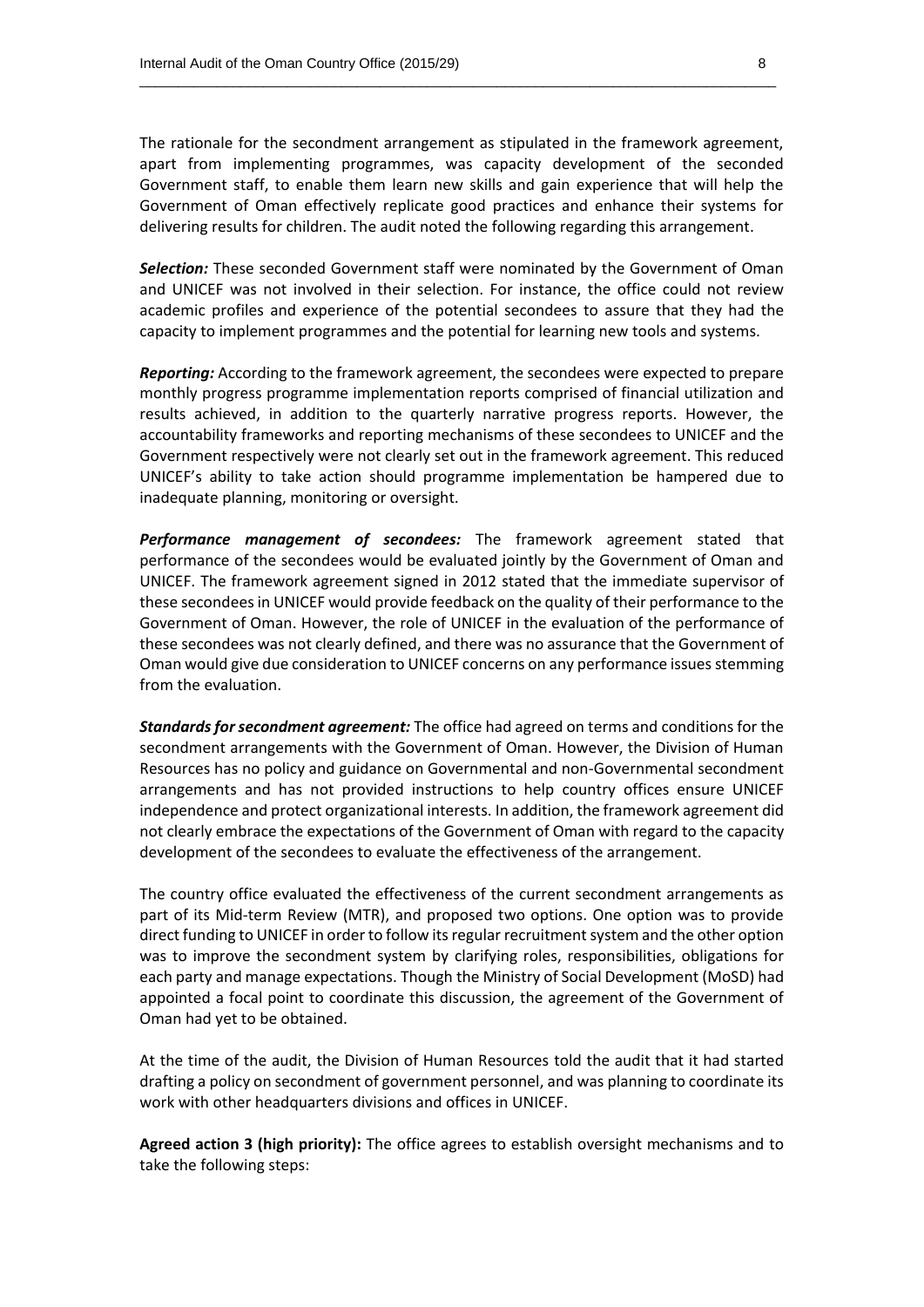i. Define UNICEF's role in the process of identifying and selecting potential secondees and indicate the expectations of the Government of Oman for developing capacity of secondees.

 $\_$  , and the set of the set of the set of the set of the set of the set of the set of the set of the set of the set of the set of the set of the set of the set of the set of the set of the set of the set of the set of th

ii. With support from the Division of Human Resources, clearly define the mechanisms for assessing and reporting on the performance of secondees and agree them with the Government of Oman.

Staff responsible for taking action: Representative and Operations Officer Date by which action will be taken: March 2016

**Agreed action 4 (medium priority):** The Division of Human Resources (DHR) agrees to, in coordination with other headquarters divisions and offices, establish policy, procedures and/or guidance to country offices on secondment of government personnel.

Staff responsible for taking action: Director of DHR; Chief, Policy and Administrative Law Section of DHR; Chief, Strategic Planning and Operations Section of DHR; Director of Public Partnership Division; and Principal Legal Adviser of the Office of the Executive Director Date by which action will be taken: August 2016

#### Governance area: Conclusion

Based on the audit work performed, OIAI concluded at the end of the audit that, subject to implementation of the agreed actions described, the controls and processes over governance, as defined above, were generally established and functioning during the period under audit.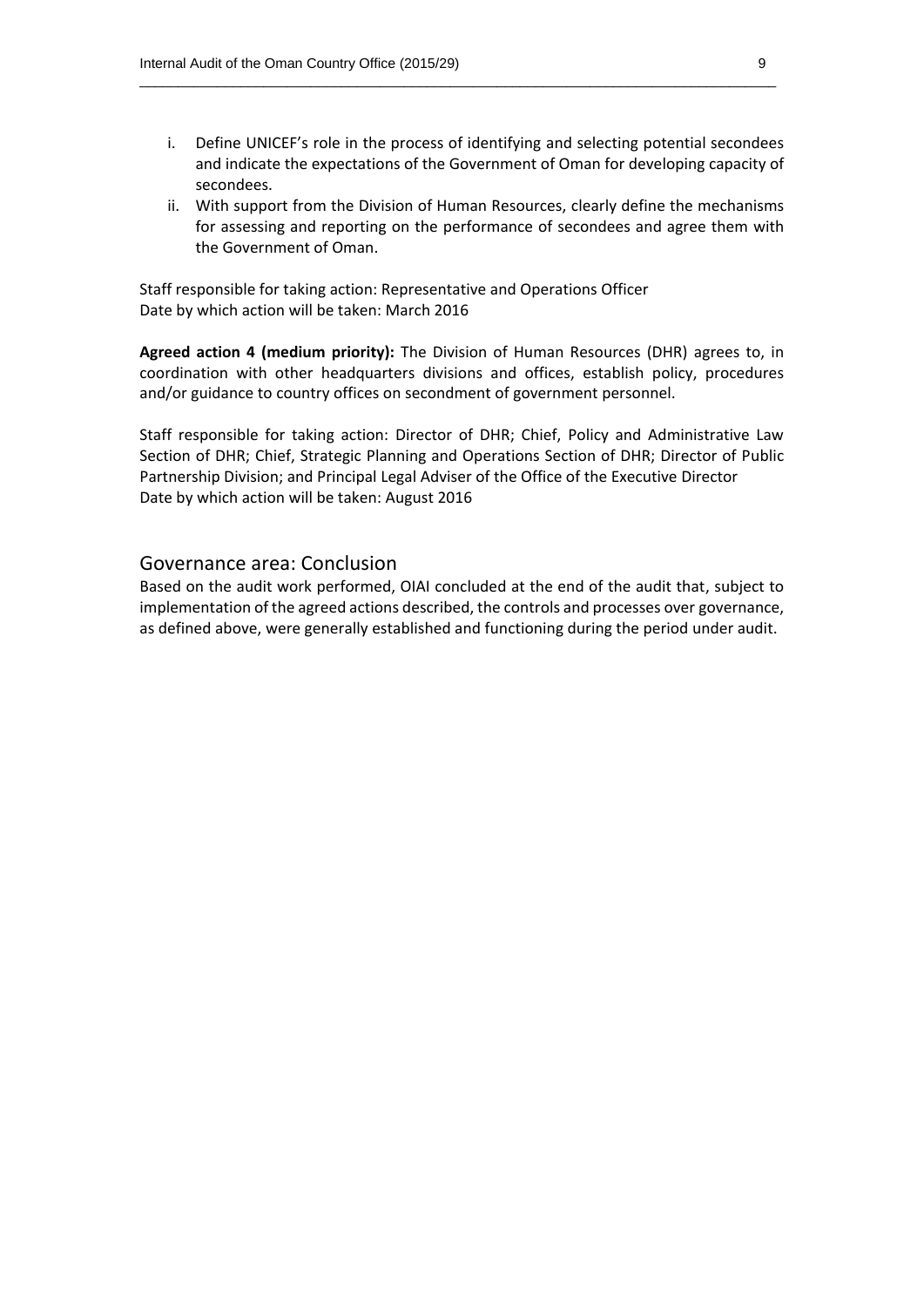## 2 Programme management

In this area, the audit reviews the management of the country programme – that is, the activities and interventions on behalf of children and women. The programme is owned primarily by the host Government. The scope of the audit in this area includes the following:

 $\_$  , and the set of the set of the set of the set of the set of the set of the set of the set of the set of the set of the set of the set of the set of the set of the set of the set of the set of the set of the set of th

- **Resource mobilization and management**. This refers to all efforts to obtain resources for the implementation of the country programme, including fundraising and management of contributions.
- **Planning**. The use of adequate data in programme design, and clear definition of results to be achieved, which should be specific, measurable, achievable, realistic and time-bound (SMART); planning resource needs; and forming and managing partnerships with Government, NGOs and other partners.
- **Support to implementation**. This covers provision of technical, material or financial inputs to Governments, implementing partners, communities or families. It includes activities such as supply and cash transfers to partners.
- **Monitoring of implementation**. This should include the extent to which inputs are provided, work schedules are kept to, and planned outputs achieved, so that any deficiencies can be detected and dealt with promptly.
- **Reporting.** Offices should report achievements and the use of resources against objectives or expected results. This covers annual and donor reporting, plus any specific reporting obligations an office might have.
- **Evaluation**. The office should assess the ultimate outcome and impact of programme interventions and identify lessons learned.

All the above areas were covered in this audit.

The audit found that controls were functioning well over a number of areas. The office had conducted a situation analysis in 2013 and included updates on the status of children in the area of health, nutrition, care and protection, early childhood development and education.

The office prepared an integrated monitoring and evaluation plans for 2014 and 2015. Following a mid-term programme review in 2014, the office had revised its results and resources matrix to incorporate agreed changes for the remaining period of the country programme.

However, the audit also noted the following.

#### Planning

Country offices prepare a Country Programme Action Plan (CPAP), which is an agreement with the host Government on the programme of cooperation, setting out the expected results, programme structure, distribution of resources and respective commitments during the period of the current country programme. The CPAP is implemented through annual or rolling workplans, which outlined the activities to be undertaken to achieve both the outputs and outcomes identified in the CPAP. The audit reviewed the CPAP and the workplans, and noted the following.

*CPAP:* For some activities, responsibility for implementation was not clearly established in the CPAP. For instance, it was agreed in the CPAP that a total amount of US\$ 400,000, representing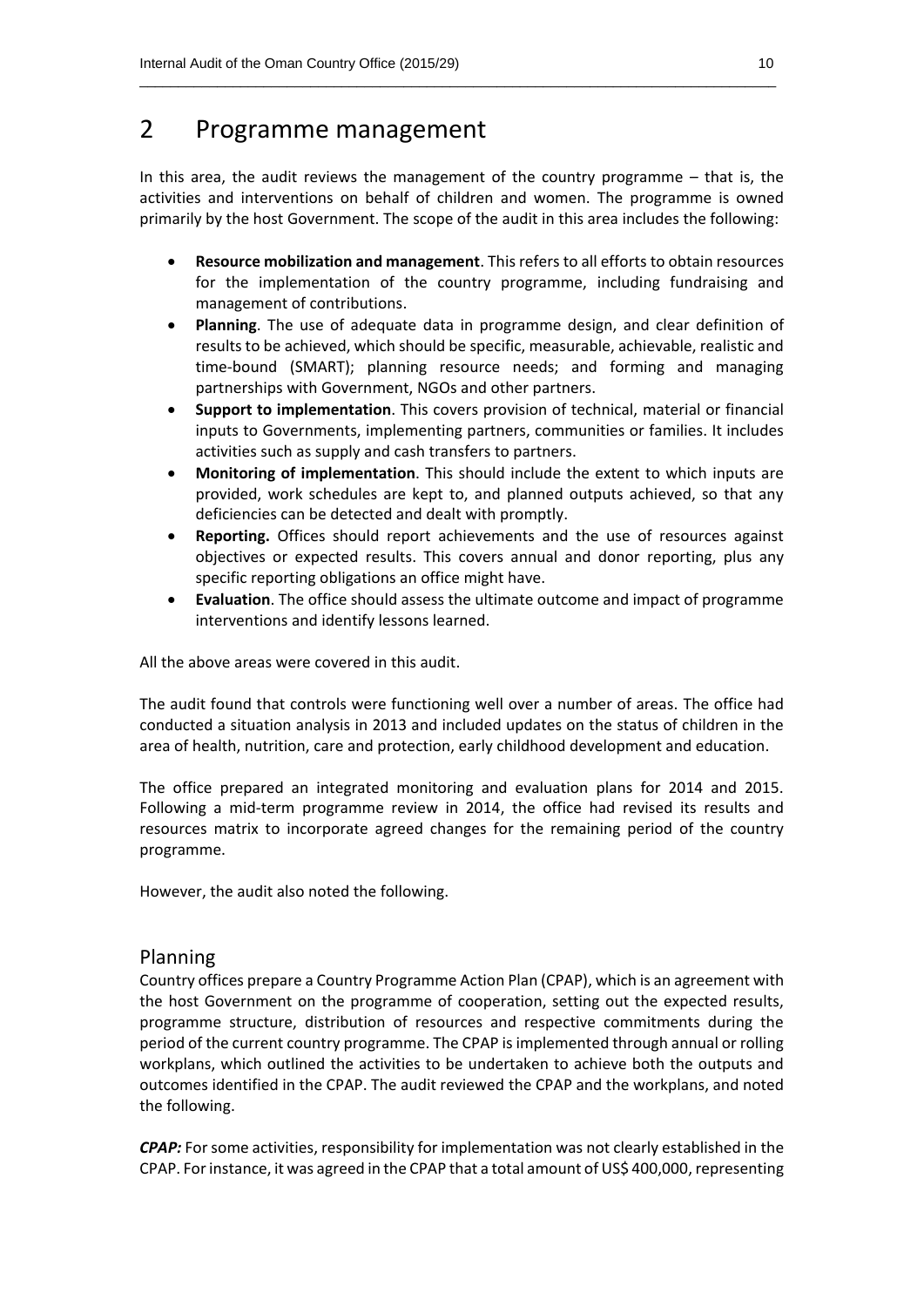10 percent of the total amount committed by the Government of Oman for the country programme, would be raised locally through fundraising initiatives. However, responsibility for this was not clearly assigned, and the funds had not been raised as of the date of the audit (see also observation *Resource mobilization*, p12 below).

 $\_$  , and the set of the set of the set of the set of the set of the set of the set of the set of the set of the set of the set of the set of the set of the set of the set of the set of the set of the set of the set of th

Further, the results and resources matrix originally prepared in relation to the CPAP did not always incorporate the baseline and targets, nor had targets but without baseline information. Also, it did not always assign timelines for the implementation of some planned results. However, the audit noted that the office, together with the Government of Oman, had revised the results and resources matrix in the mid-term review in 2014 and had addressed identified weaknesses.

*Annual work planning:* Workplans provide detailed activity planning and set out what would be accomplished during specific time periods. To the extent possible, they should be aligned to Government planning cycles. Workplans outline how outputs will be achieved over a period of one or more years, the activities to be carried out by the implementing partners, the timeframe for the provision of inputs and implementation of interventions, and the support to be provided by UNICEF. Endorsement of the workplans should be obtained not more than two months after the start date of the workplan to enable timely implementation of planned activities.

The country office had signed annual workplans with Government partners in 2014 and 2015. However, the delays in signing both were substantial. Those for 2014 were signed with the Ministry of Social Development, Ministry of Education and Ministry of Health in May, July and August respectively. For 2015, they were signed with the Ministry of Education and Ministry of Health in June and July respectively. They had still to be signed with the Ministry of Social Development at the time of audit (August 2015), although activities had begun based on the exchange of official letters and agreement of the Ministry on a case-by-case basis. The office said this was an ongoing problem in Oman and had reported it to the Government during the 2014 annual review.

The annual workplan is the document that outlines outputs and activities to be implemented in a year, and should outline roles and responsibilities of the respective partners regarding the planned activities. However, in the 2014 annual workplan with the Ministry of Education, there was no responsible partner for seven of the 21 agreed activities. Similarly, the 2014 annual workplan with the Ministry of Social Development did not state which partner was responsible for three activities. In the 2015 annual workplans with the Ministries of Education and of Health, the office did not incorporate the responsible partner for the implementation of any of planned activities. The audit also noted that there were no performance indicators in any of the annual workplans.

Unclear roles and responsibilities of the partners in the CPAP and annual workplans are a risk to the timely implementation of the country programme. A lack of performance indicators makes it harder to monitor progress of the planned outputs and outcomes.

**Agreed action 5 (medium priority):** The office agrees to increase oversight of the planning process, and take the following specific steps:

i. Clarify responsibilities for the implementation of planned activities in both the Country Programme Action Plan and the annual workplans, and assign timeframesfor the implementation of planned outputs in the annual workplans.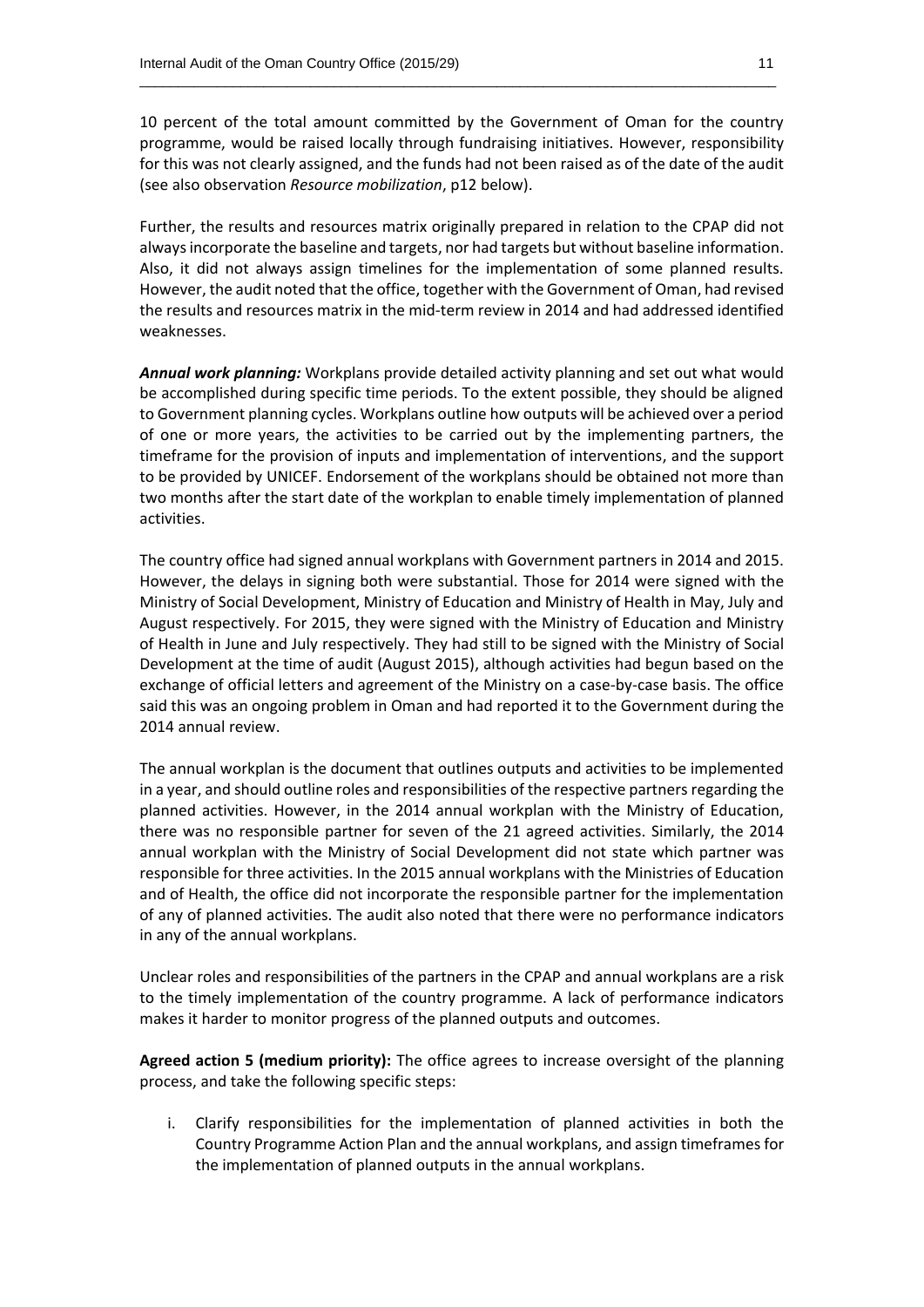- ii. Sign workplans on time.
- iii. Establish performance indicators for planned activities in the workplans.

 $\_$  , and the set of the set of the set of the set of the set of the set of the set of the set of the set of the set of the set of the set of the set of the set of the set of the set of the set of the set of the set of th

Staff responsible for taking action: Programme Manager Date by which action will be taken: March 2016

#### Resource mobilization<sup>2</sup>

UNICEF's Programme Policy and Procedure Manual (PPPM) specifies that country offices should have a clear and comprehensive resource mobilization strategy for securing  $OR<sup>3</sup>$ funding in support of the country programme, up to the ceiling approved by UNICEF's Executive Board for that particular country. According to section 4.7.1 of the PPPM, the strategy should outline the main existing and potential Government funding sources and opportunities in the private sector.

UNICEF's country programme in Oman is fully funded by the Government. Having the Government of Oman as the only donor exposesthe office to the risk of dependence and nonavailability of sufficient financial resources. The office did not have a fundraising strategy to explore funding opportunities in the private sector in Oman.

In this context the office realized there might be funding constraints when responding to future programme needs, and as such had identified funding and external stakeholder relations as a high risk (see observation *Risk management*, p7 above). Further, the office indicated that current level of budget pledged by the Government of Oman did not meet the anticipated demand in the high-income country context. To mitigate this risk, the office planned to request a one-year extension of its current country programme in order to try to obtain an increased Government contribution for its new country programme.

**Agreed action 6 (medium priority):** The office agrees to develop a fundraising strategy in consultation with regional office; consider fundraising with the private sector in Oman; and establish an action plan to monitor the implementation of its strategy.

Staff responsible for taking action: Programme Manager Date by which action will be taken: June 2016

#### Donor reporting

**.** 

Donors are demanding greater accountability and transparency in the use of financial resources. Country offices therefore need to monitor quality of donor reports, which should clearly set out the results achieved. The donor reports should correspond to the grant agreement document, which underlines roles and responsibilities of both parties (the donor and UNICEF), specifies the types of expenditures eligible, and sets schedules to report progress of implementation and financial utilization.

In this case the office only had one donor (the Government of Oman). However, the office did

<sup>&</sup>lt;sup>2</sup> While the terms "resource mobilization" and "fundraising" are often used interchangeably, the former is slightly broader; although fundraising is its largest single component, it also includes mobilizing resources in the form of people (volunteers, consultants and seconded personnel), partnerships, or equipment and other in-kind donations.

<sup>&</sup>lt;sup>3</sup> See Summary on p2 above for an explanation of OR and RR.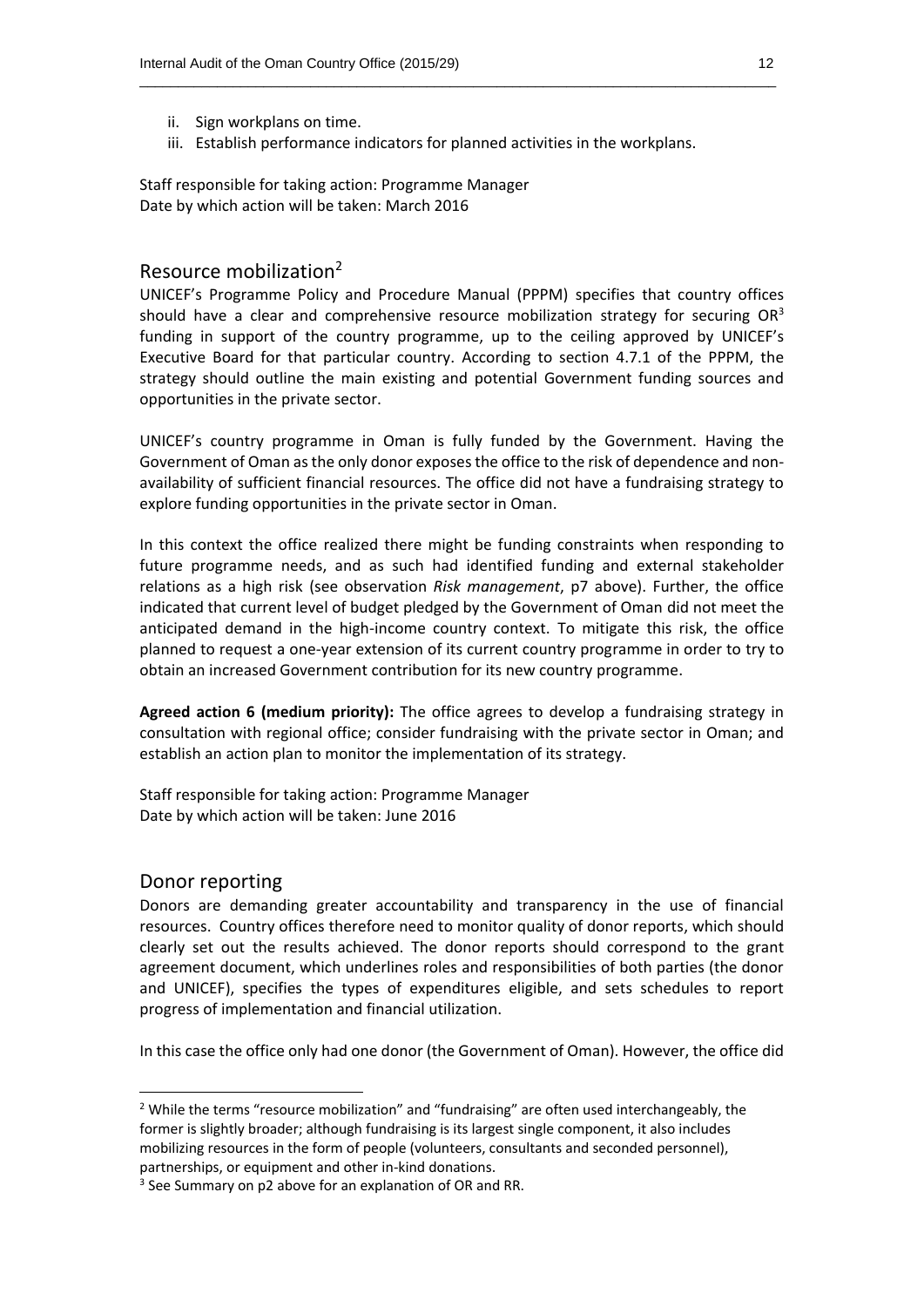not have a copy of the grant agreement against which to prepare donor reports. Lack of a grant agreement reduced the office's capacity to ensure compliance with donor conditions and thereby increased risk to UNICEF's credibility.

 $\_$  , and the set of the set of the set of the set of the set of the set of the set of the set of the set of the set of the set of the set of the set of the set of the set of the set of the set of the set of the set of th

The 2014 donor report was delayed by 12 days. The office said that it had deliberately delayed it for efficiency reasons, preparing the report together with the annual report.

The role of UNICEF in achieving reported results should be specified in donor reports. However, the office reported broad results statements and did not highlight UNICEF's specific role. For example, the office reported that "UNICEF Oman was instrumental in facilitating extensive consultations with partners to strengthen the process of developing Early Childhood Education Action Plan". However, it did not clearly highlight role of UNICEF in the process. The office told the audit that UNICEF Oman was involved in upstream programming and advocacy with the Government of Oman, and that results were mostly long-term in nature and could not easily be described on the annual basis for submission of the Oman donor report.

Finally, the office did not accurately report financial utilization to the donor. According to VISION, the financial utilization for the reported period totalled US\$ 1,619,986. This amount represented commitments and expenditures for the period. However, in the donor report for 2014, the office reported US\$ 1,073,103 for the same period. The difference occurred because the office reported actual expenditures excluding commitments in the donor report for the period.

**Agreed action 7 (medium priority):** The office agrees to increase oversight over preparation of donor reports, and to take the following specific steps:

- i. Obtain a copy of the grant agreement and ascertain that donor conditions are adhered to in the donor reports.
- ii. Report results with specificity, highlight the role and contribution of UNICEF in their achievement, and institute quality assurance review mechanisms to accurately report financial utilization to donors.

Staff responsible for taking action: Programme Manager Date by which action will be taken: June 2016

#### Programme management: Conclusion

Based on the audit work performed, OIAI concluded at the end of the audit that, subject to implementation of the agreed actions described, the controls and processes over programme management, as defined above, were generally established and functioning during the period under audit.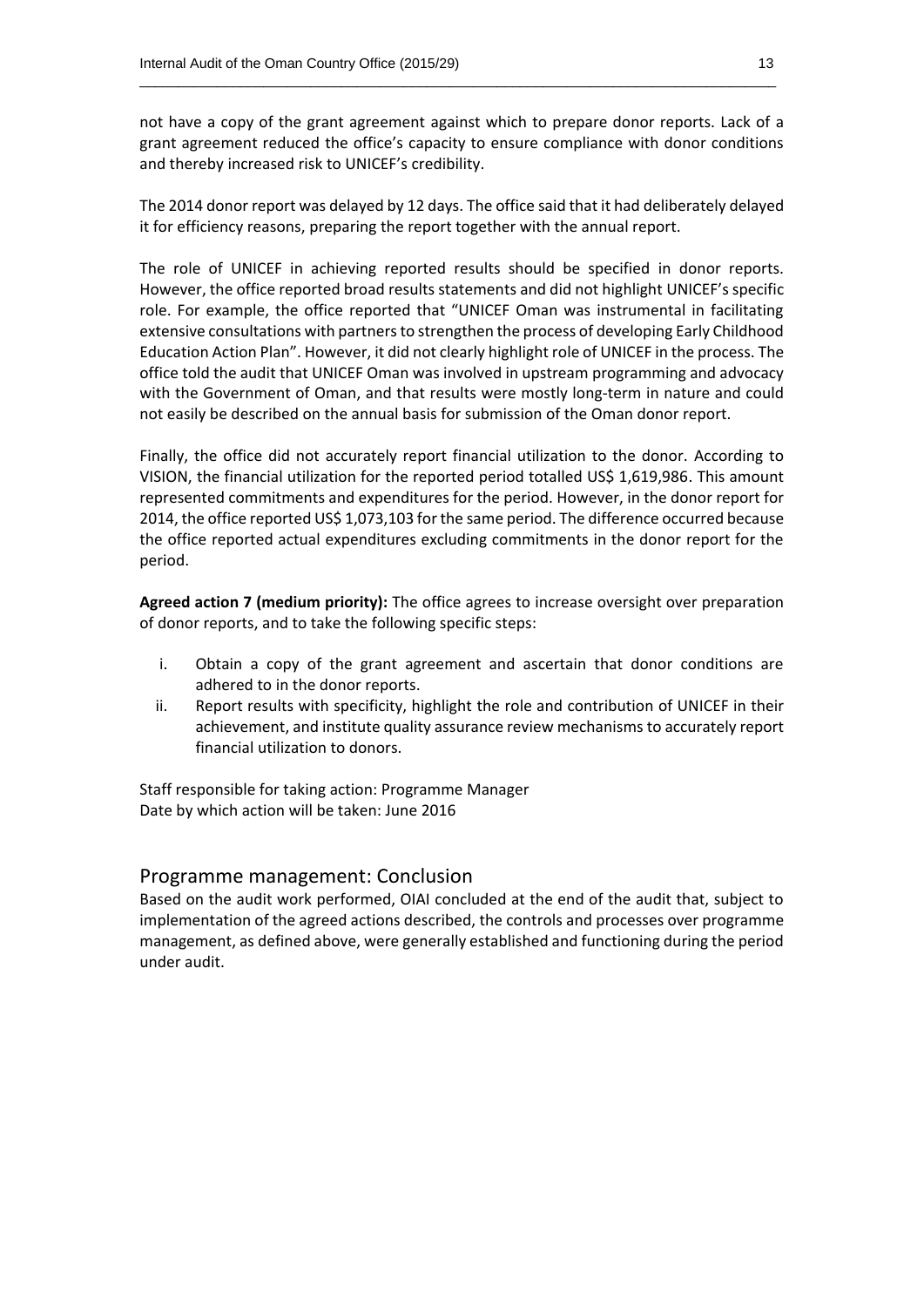### 3 Operations support

In this area the audit reviews the country office's support processes and whether they are in accordance with UNICEF Rules, Regulations, policies and procedures. The scope of the audit in this area includes the following:

 $\_$  , and the set of the set of the set of the set of the set of the set of the set of the set of the set of the set of the set of the set of the set of the set of the set of the set of the set of the set of the set of th

- **Financial management**. This covers budgeting, accounting, bank reconciliations and financial reporting.
- **Procurement and contracting.** This includes the full procurement and supply cycle, including bidding and selection processes, contracting, transport and delivery, warehousing, consultants, contractors and payment.
- **Asset management**. This area covers maintenance, recording and use of property, plant and equipment (PPE). This includes large items such as premises and cars, but also smaller but desirable items such as laptops; and covers identification, security, control, maintenance and disposal.
- **Inventory management.** This includes consumables, including programme supplies, and the way they are warehoused and distributed.
- **Information and communication technology (ICT)**. This includes provision of facilities and support, appropriate access and use, security of data and physical equipment, continued availability of systems, and cost-effective delivery of services

All the above areas were covered in this audit, except inventory management; the office had been involved in upstream programming and had not procured or warehoused programme supplies during the period under audit.

The audit found that controls were functioning well over a number of areas. The office conducted and accurately recorded the results of a physical asset count in 2014. It also properly evaluated performance of contractors upon completion of a contracted assignment.

The office ensured compliance with minimum operating security standards (MOSS) and minimum operating residential security standards (MORSS). The office had updated and tested its business continuity plan (BCP) in December 2014 and backed up ICT data daily during the period under audit.

However, the audit also noted the following.

#### Vendor master records

UNICEF's Supply Manual and the relevant VISION guidance notes provide guidance for the creation, maintenance, and use of, and access to, vendor records in VISION. Their creation should be done centrally by designated staff member(s). An office should also ensure the completeness of the vendor's details in the master record – especially the payment method and the banking details, as this information is required for processing of payments. It should also avoid creation of duplicate vendor master records, as these could provide erroneous information related to disbursements and liquidations of a vendor account, and increase the risk of overpayments or double payments.

The office had an adequate process for the creation and maintenance of vendor master records in VISION, and assigned responsibilities for registering new vendors and making changes to existing records. However, the audit found that vendor master records had been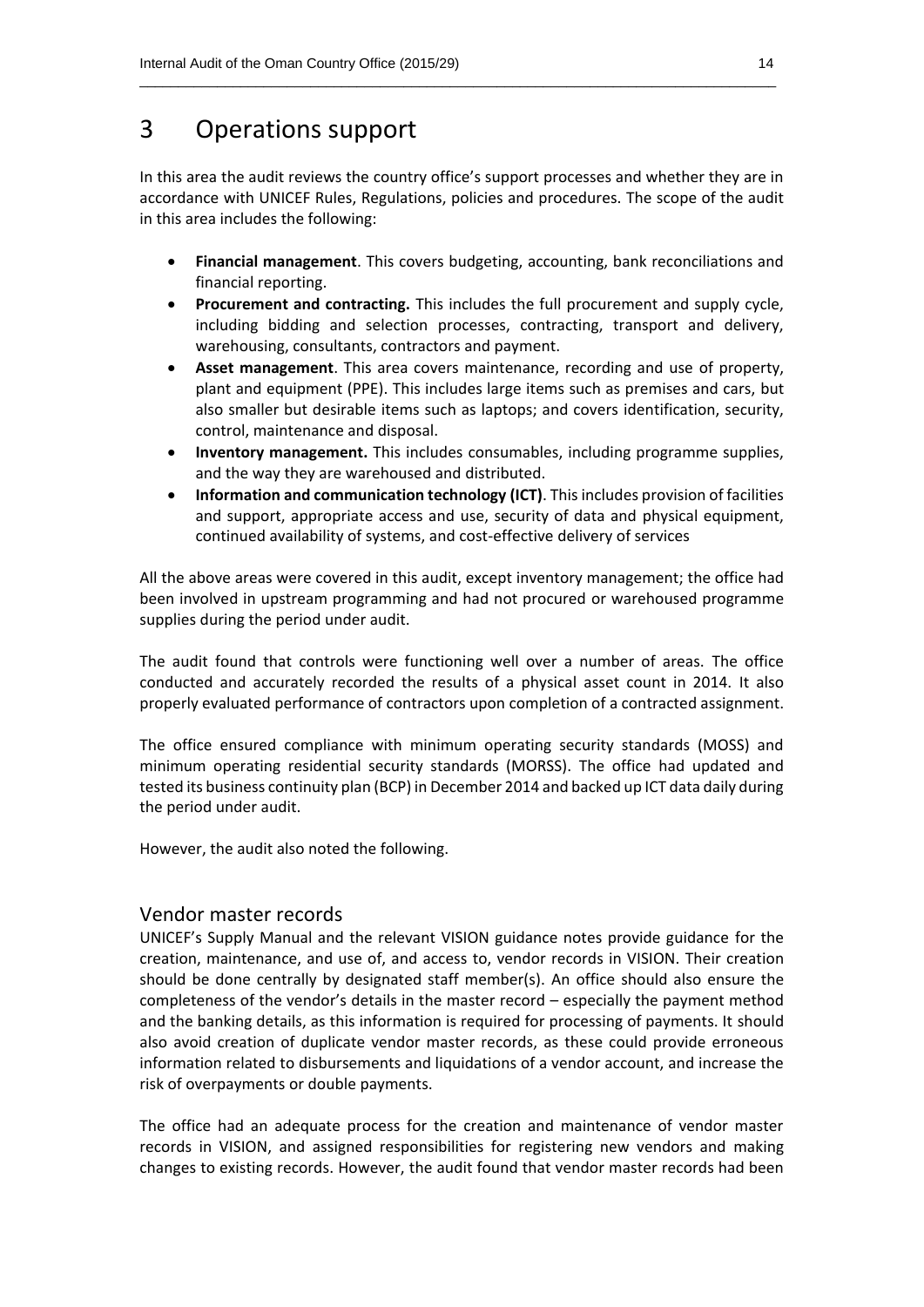duplicated for five vendors, totalling 10 of the 265 vendor master records. The office had not marked them for deletion and blocked them from posting financial transactions in the meantime. 4 Though the audit observed no duplicate payment due to duplicate vendor master records, the risk of duplicate payment or incorrect charges exists.

 $\_$  , and the set of the set of the set of the set of the set of the set of the set of the set of the set of the set of the set of the set of the set of the set of the set of the set of the set of the set of the set of th

In addition, the office did not always group vendors correctly at the time of vendor registration. For example, it had grouped UNFPA as global vendor instead of a UN agency; a vendor providing hotel services as partner; and 15 vendors as consultants. The above weaknesses were mainly due to insufficient oversight over the application of expected controls.

**Agreed action 8 (medium priority):** The office agrees to increase oversight of maintenance of vendor master records, and to take the following specific steps:

- i. Periodically review the vendor master records in order to ascertain validity of vendors with multiple master records, and block and mark for deletion master records considered invalid or duplicate; and prevent duplications and ensure completeness and accuracy of records.
- ii. Review vendor master records for grouping, and ensure that new vendors are correctly grouped at the time of creation of the new master records.

Staff responsible for taking action: Administrative and Finance Assistant and Operations **Officer** 

Date by which action will be taken: January 2016

#### Processing of financial transactions

The audit reviewed a sample of transactions and noted the following.

*Use of general ledger (GL) code:* The correct use of the GL code enables the preparation of accurate and timely reports, which serve as inputs for various levels of decision-making within the organization. Also, the accuracy of UNICEF Financial Statements largely depends on the quality of accounting recordings generated through the GL codes. The audit checked a sample of nine transactions for accuracy of the GL codes and found all nine to be incorrect, as the office charged several programme expenditures to the management consultancy fee GL code which is normally used for operating expenses. The office's operating expenses from January 2014 to June 2015 (excluding travel, staff cost and non-cash expenses<sup>5</sup>) were incorrectly reported at 48 percent of total expenditures because of miscoding. This also meant that the operational efficiency of the office appeared lower than it was.

*Conducting three-way match:* To ensure eligibility of payments and correctness of the amount invoiced by the contractor, an office should do a three-way match, whereby the office reviews the contractor's invoice in relation to the contract and the services received. However, this had not been done in any of a sample of four transactions selected for testing payments against contracts in 2014-2015. This meant that although the office had processed

**.** 

<sup>&</sup>lt;sup>4</sup> Deletion of vendors from the vendor master record is centralized at UNICEF headquarters. Once the vendor master record is marked for deletion by the country office, UNICEF headquarters will delete it centrally at a given time. Meanwhile, if the vendor master record is blocked from posting,

transactions can no longer be posted to the account of this vendor.

<sup>&</sup>lt;sup>5</sup> A non-cash expense is an income statement expense for which no cash was spent during the reporting period, e.g. amortization or depreciation.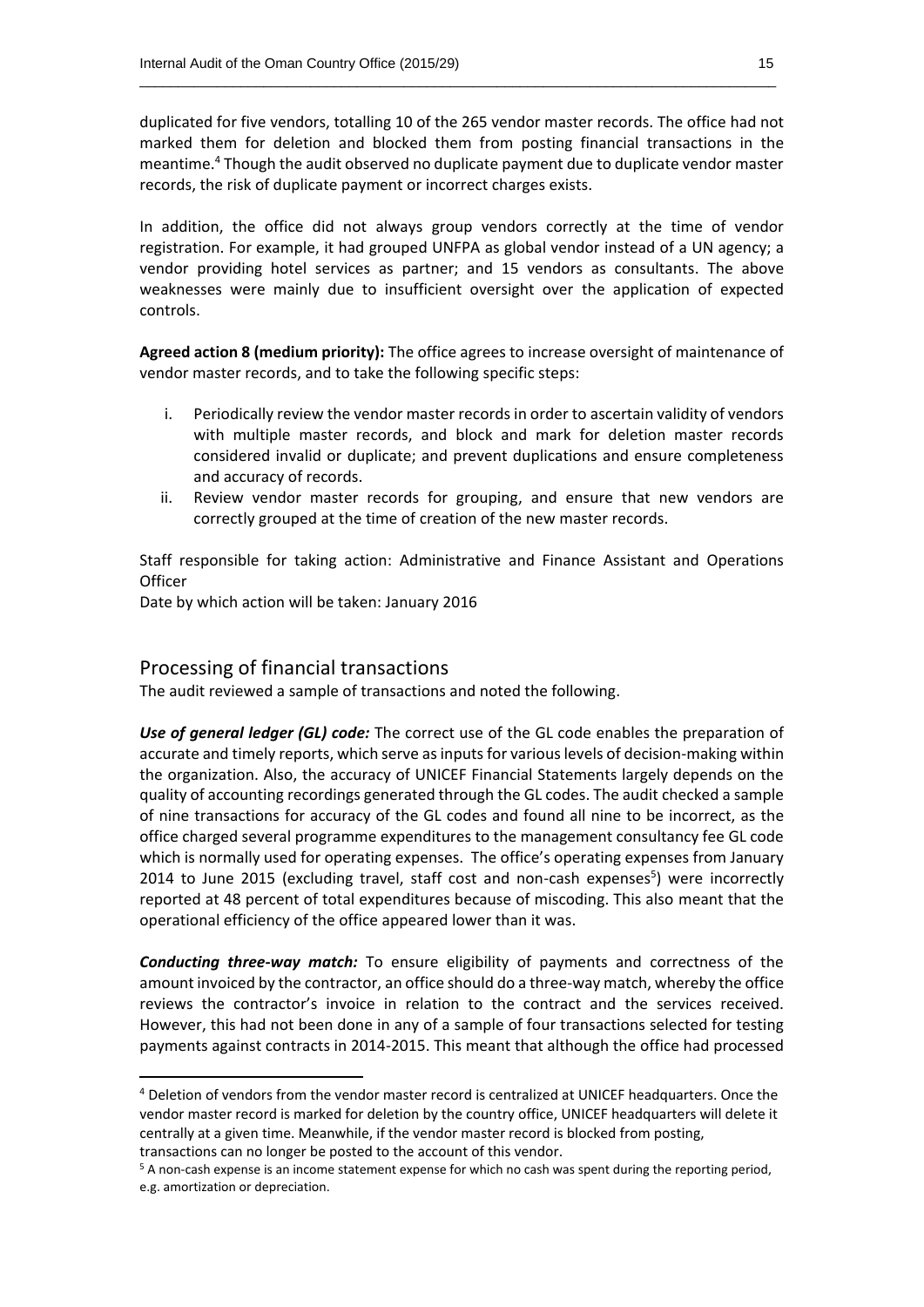payments to consultants against contracts, the invoices were not certified by the certifying officer to ensure correctness of the invoice amount in relation to both the agreed contract and to services received.

 $\_$  , and the set of the set of the set of the set of the set of the set of the set of the set of the set of the set of the set of the set of the set of the set of the set of the set of the set of the set of the set of th

*Authorization of official travel:* Official travel should be authorized in writing in advance by the Head of Office or a staff member to whom they have delegated this responsibility. Official travel of Heads of Office travelling outside the countries to which they are accredited must be authorized by their Regional Director. The audit reviewed a sample of four cases of official travel undertaken in 2014-2015 and noted that, in one case, the staff member had travelled on official business without obtaining proper authorization of the approving officer to ensure the travel was valid.

The above weaknesses are mainly due to weak oversight over the application of expected controls defined in UNICEF policies and procedures.

**Agreed action 9 (medium priority):** The office agrees to increase oversight over processing of financial transactions, and to take the following specific steps:

- i. Train staff on use of general ledger codes and to accurately classify the nature of an implemented activity when recording financial transactions.
- ii. Conduct a three-way match before processing financial transactions against contracts and purchase orders.
- iii. Ensure staff members obtain the correct authorization before undertaking official travel.

Staff responsible for taking action: Operations Officer, and Administrative and Finance Assistant

Date by which action will be taken: January 2016

#### Procurement of services

During the period under audit (January 2014 to June 2015), the office had procured locally services valued at US\$ 1.3 million (of which US\$ 800,000 was institutional services and US\$ 500,000 was individual services). The audit reviewed a sample of four contracts (two institutional and two individual) and noted the following.

*Procurement plan:* UNICEF in Oman is involved in upstream programming and advocacy at strategy and policy level on behalf of children and women. This requires contracting of technical services. The office had drawn up a procurement plan for this purpose in 2014 and 2015. However, the plans did not include a schedule for implementation as agreed in the annual workplans, so as to ensure timely availability of the services needed.

There were also potential inefficienciesin procurement of technical services. For example, the office awarded nine contracts to individual consultants with different technical skills to contribute to the development of the social development strategy. The office could instead have solicited an institutional contract that could have provided a pool of technical expertise to draw on for the planned activity, and therefore reduce administrative costs.

*Contract review committee (CRC):* The office had a functioning CRC that reviewed contracts over an established threshold and made recommendations to the Representative in 2014 and 2015. Because of the office's small size, it had appointed additional staff members from the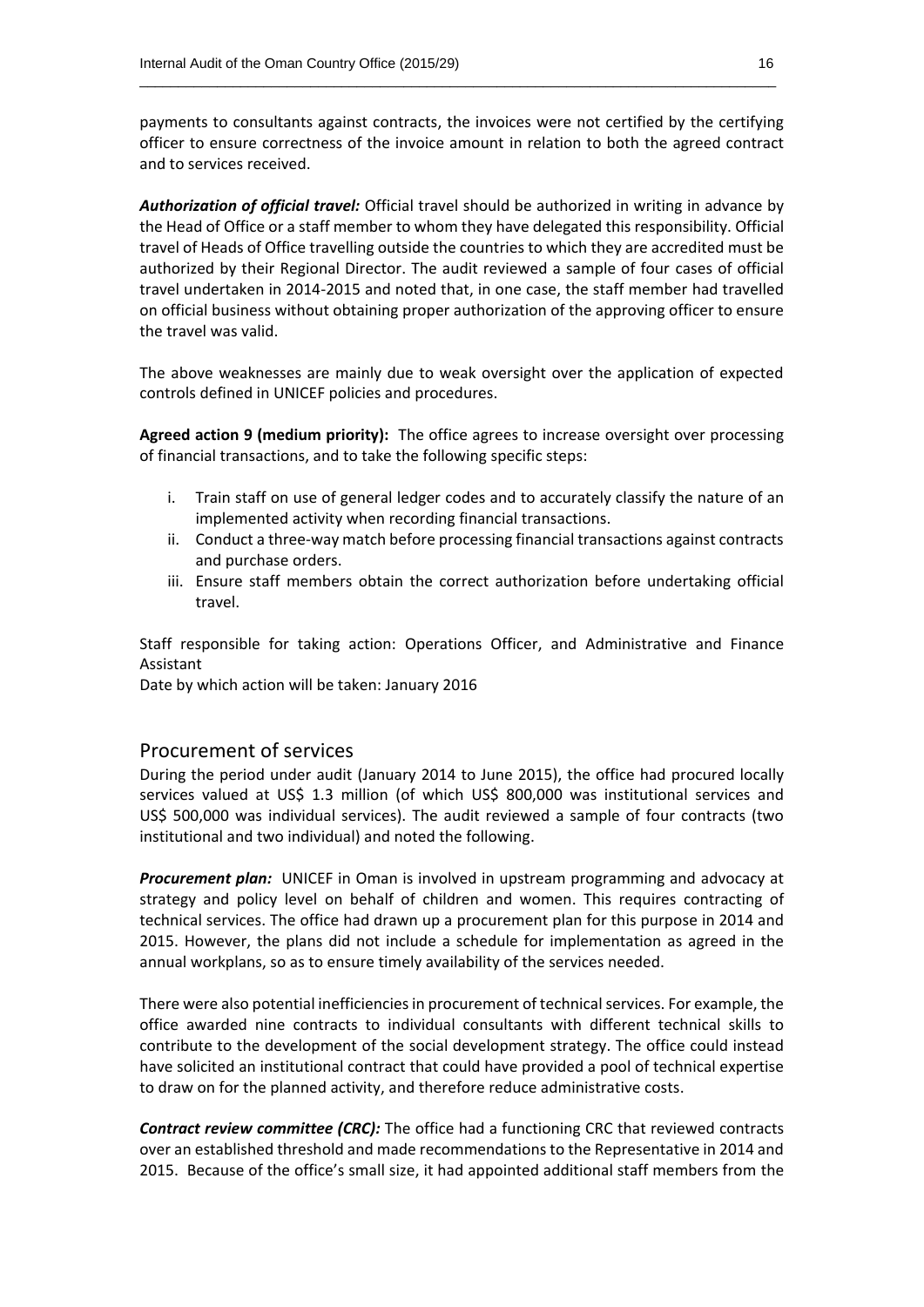Gulf Area Office to the Oman CRC.

The audit reviewed a sample of three CRC minutes and noted that the CRC had not recommended appropriate measures to mitigate identified contractual risks. For example, in one sampled contract, the office identified the risk of unclear tasks and responsibilities in the terms of reference. To mitigate the identified risk, the CRC recommended that UNICEF supervisor should work closely with the consultant to meet the deadline. However, this recommendation did not match the contractual risk identified.

 $\_$  , and the set of the set of the set of the set of the set of the set of the set of the set of the set of the set of the set of the set of the set of the set of the set of the set of the set of the set of the set of th

This mismatch arose at least in part because the minutes referred to a blanket risk statement that did not appear to relate to that, or any other, specific contract. It stated the risk as: "Tasks and responsibilities are not clear in the ToR, messages not conveyed as adequately as required; tasks agreed are not implemented; and the consultant will not achieve the objective and required results to be implemented". This appeared to be the office's risk statement for all contracts, regardless of the nature of contract and type of activity.

*Compliance with UNICEF policies:* Individual contractors are responsible for costs of visas and travel insurance. However, the office disbursed visa processing fees for individual contractors. It also did not check whether individual contractors and consultants had obtained adequate coverage for health and life insurance for the duration of the contract.

*Selecting contractors:* The office did not have an adequate process for competitive selection. The audit sampled two institutional contracts related to the national social development strategy and noted that the office did not issue an invitation to bid (ITB) to potential service providers in either case. An ITB is a written solicitation sent to a number of suppliers sufficient to obtain preferably three valid and acceptable bids. The ITB incorporates UNICEF general terms and conditions, evaluation criteria and guidance for submission of bids. In one case, the office awarded an institutional contract based on the previous experience and a recommendation from the Regional Office without a competitive selection process.

*Recording in VISION:* Some key information related to each procurement action, such as the CRC submission, the selection process, and performance evaluation, were not reflected in VISION. In addition, the office had yet to close 73 institutional and individual contracts that had been completed but had remained open for more than seven months. These included 18 contracts open since 2012 and 25 contracts since 2013. As such, the unspent commitments of these contracts (amounting to US\$ 144,000) had not been released and made available to fund other activities. Not closing completed contracts and releasing funds on time increased the risk of losing unspent balance, particularly when the grant used for committing contractual obligations has limited time period.

The above weaknesses are mainly due to weak oversight over the application of expected controls defined in UNICEF policies and procedures.

**Agreed action 10 (high priority):** The office agrees to increase oversight of the application of UNICEF policies and procedures on procurement, and to take the following specific steps:

- i. Establish timelines in its annual procurement plan for services, and review the efficiency of the contracting process.
- ii. Establish mechanisms and train staff to ensure that the contract review committee reviews the contractual risks associated with each contract and recommend adequate specific mitigation measures that address the key risks.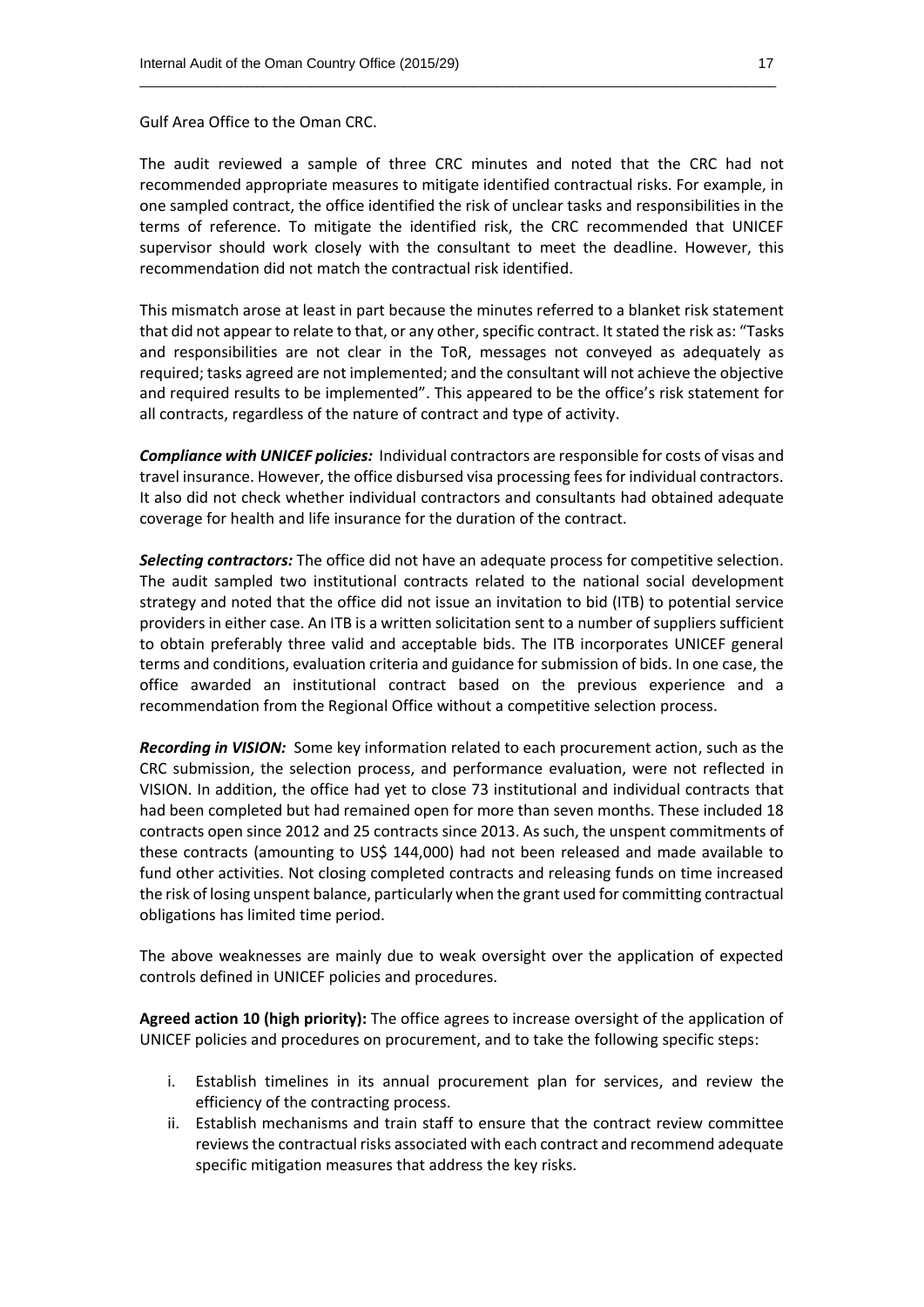iii. Ensure that visa processing fees for consultants are borne by those consultants, and institute a process to obtain confirmation from them that they have made arrangements for their health and life insurance.

 $\_$  , and the set of the set of the set of the set of the set of the set of the set of the set of the set of the set of the set of the set of the set of the set of the set of the set of the set of the set of the set of th

- iv. Implement a competitive procurement process for requisitioning institutional services by issuing solicitation documents, to obtain best value for money spent.
- v. Provide guidance to ensure proper maintenance of procurement information, and timely closure of completed purchased orders and contracts, in VISION.

Staff responsible for taking action: Programme Manager; Operations Officer; and Administrative and Finance Assistant

Date by which action will be taken: March 2016

#### Operations support: Conclusion

Based on the audit work performed, OIAI concluded at the end of the audit that, subject to implementation of the agreed actions described, the controls and processes over operations support, as defined above, were generally established and functioning during the period under audit.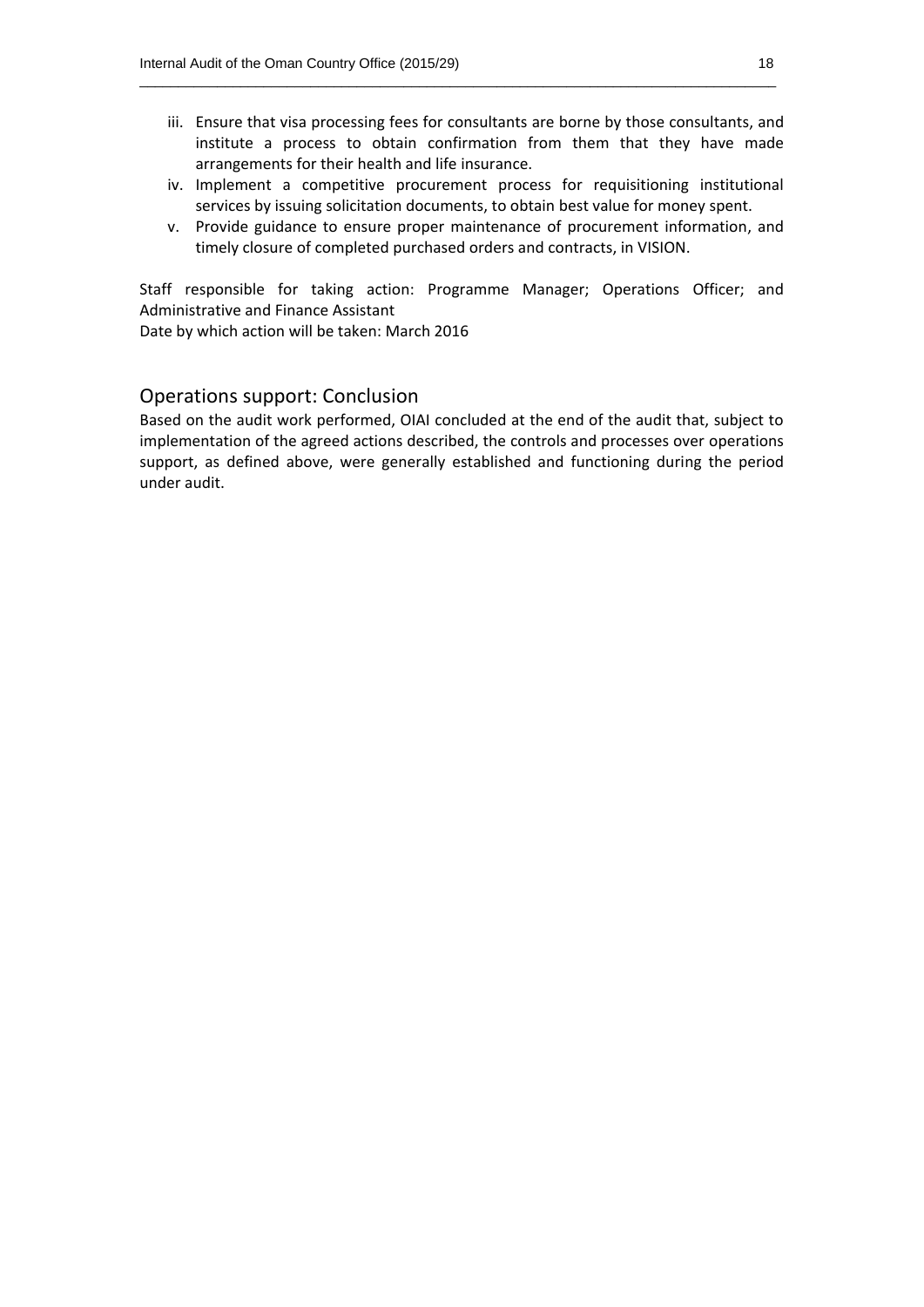## Annex A: Methodology, and definitions of priorities and conclusions

 $\_$  , and the set of the set of the set of the set of the set of the set of the set of the set of the set of the set of the set of the set of the set of the set of the set of the set of the set of the set of the set of th

The audit team used a combination of methods, including interviews, document reviews, testing samples of transactions. The audit compared actual controls, governance and risk management practices found in the office against UNICEF policies, procedures and contractual arrangements.

OIAI is firmly committed to working with auditees and helping them to strengthen their internal controls, governance and risk management practices in the way that is most practical for them. With support from the relevant regional office, the country office reviews and comments upon a draft report before the final report is issued to the Executive Director. The Representative and their staff then work with the audit team on agreed action plans to address the observations. These plans are presented in the report together with the observations they address. OIAI follows up on these actions, and reports quarterly to management on the extent to which they have been implemented. When appropriate, OIAI may agree an action with, or address a recommendation to, an office other than the auditee's (for example, a regional office or HQ division).

The audit looks for areas where internal controls can be strengthened to reduce exposure to fraud or irregularities. It is not looking for fraud itself. This is consistent with normal practices. However, UNICEF's auditors will consider any suspected fraud or mismanagement reported before or during an audit, and will ensure that the relevant bodies are informed. This may include asking the Investigations section to take action if appropriate.

The audit was conducted in accordance with the International Standards for the Professional Practice of Internal Auditing of the Institute of Internal Auditors. OIAI also followed the reporting standards of International Organization of Supreme Audit Institutions.

## Priorities attached to agreed actions

- **High:** Action is considered imperative to ensure that the audited entity is not exposed to high risks. Failure to take action could result in major consequences and issues.
- **Medium:** Action is considered necessary to avoid exposure to significant risks. Failure to take action could result in significant consequences.
- **Low:** Action is considered desirable and should result in enhanced control or better value for money. Low-priority actions, if any, are agreed with the countryoffice management but are not included in the final report.

### Conclusions

The conclusions presented at the end of each audit area fall into four categories:

#### *[Unqualified (satisfactory) conclusion]*